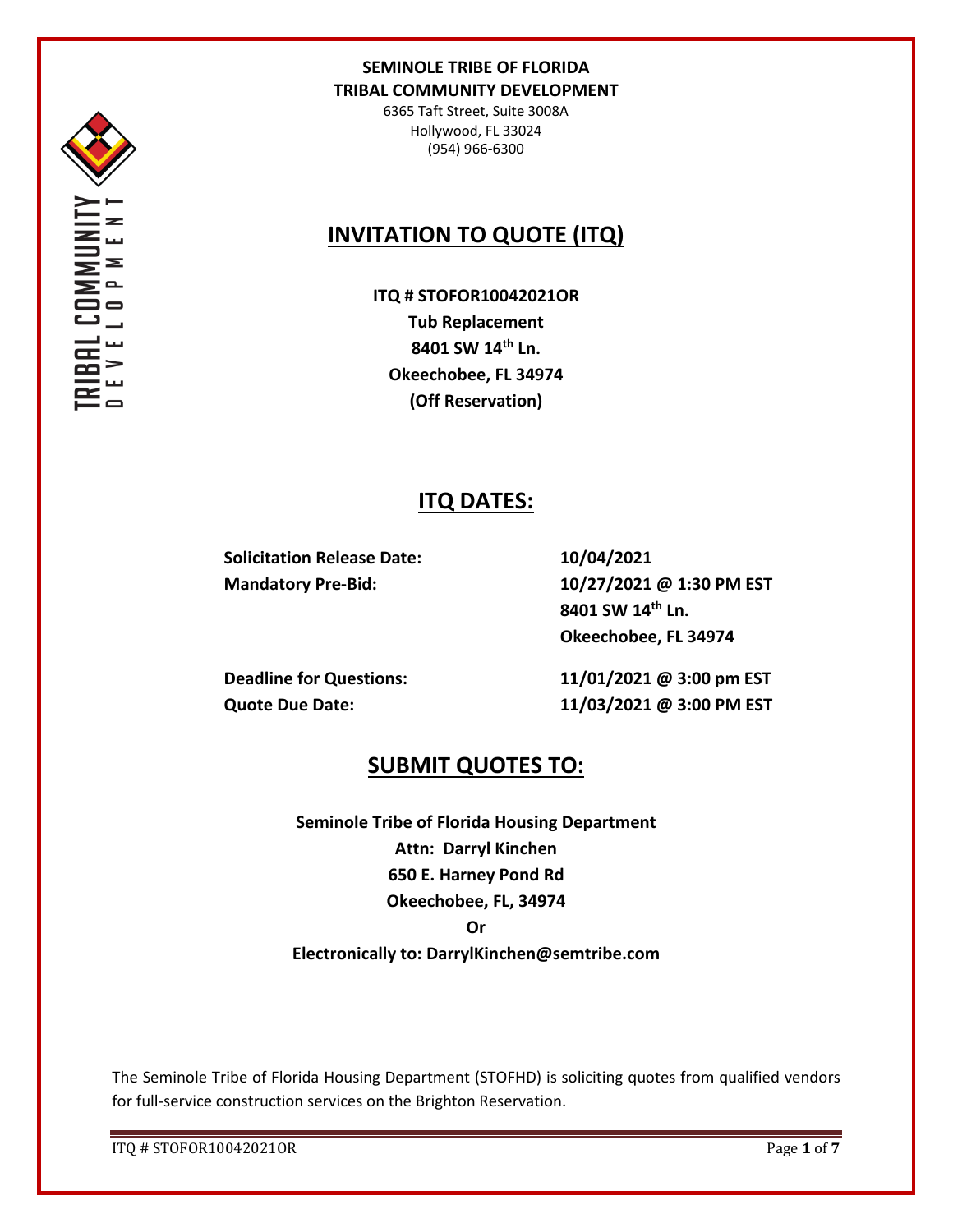6365 Taft Street, Suite 3008A Hollywood, FL 33024 (954) 966-6300

## **SECTION 1: INTRODUCTION AND INSTRUCTIONS**

#### **1.0 INTRODUCTION**

This ITQ provides prospective firms with sufficient information to enable them to prepare and submit quotes to the Seminole Tribe of Florida Housing Department (STOFHD) for The STOFHD is initiating this competitive ITQ to qualified Vendors who are in the business of providing General Contractor Services, capable of completing numerous job functions/services in a timely manner and therefore, seeks to enter into an Agreement with that Vendor.

#### **1.1 INSTRUCTIONS**

This Invitation To Quote (ITQ) contains the instructions governing the quotes to be submitted and the material to be included therein; as well as any mandatory requirements that must be met to be eligible for consideration. All requests for clarification and/or any additional questions regarding this ITQ must be submitted via email to: DarrylKinchen@semtribe.com

 Seminole Tribe of Florida Housing Department ATTN: **Darryl Kinchen**

 **650 E. Harney Pond Rd Okeechobee, FL, 34974**

A mandatory pre-bid meeting at the home is scheduled for **Wednesday, 10/27/2021 at 1:30pm.**

**Only those emailed or sealed quotes received in this Brighton Housing Department office on or before the Due Date and time will be eligible for consideration. Any quote received after the Due Date and time, regardless of the method of delivery, will be discarded**.

The STOFHD hereby notifies all bidders that if your quote is selected, you will be required to enter into a formal contract with the Seminole Tribe of Florida for the services you are bidding. You will also be required to meet all company vendor, insurance and certification requirements.

The STOFHD reserves the right to reject any or all quotes, to waive formalities or informalities, and to award contract, either in whole or in part. The right is also reserved to select minority vendors and/or vendors with tribal member ownership.

All quotes submitted become the property of STOFHD upon receipt. The content of all quotes shall be kept confidential.

ITQ # STOFOR10042021OR Page **2** of **7**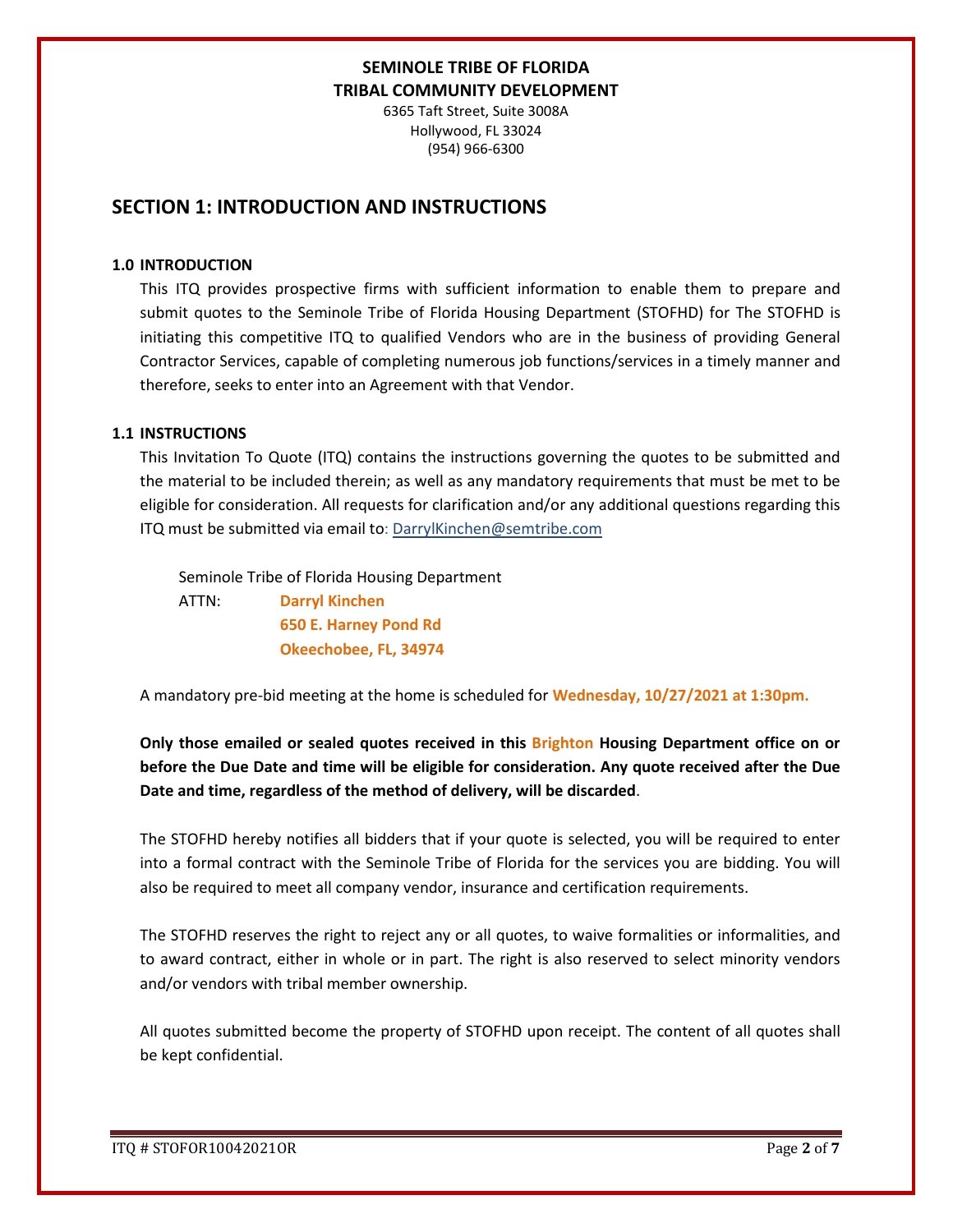6365 Taft Street, Suite 3008A Hollywood, FL 33024 (954) 966-6300

## **SECTION 2: GENERAL REQUIREMENTS**

### **2.0 OBJECTIVE**

The objective of this ITQ is to provide sufficient information to enable qualified Respondents to submit written quotes. This ITQ is neither a contractual offer nor a commitment to purchase any products or services. All information contained in the quote must be legible. Any and all corrections and or erasures must be initialed. **Each quote shall be signed in ink by an authorized representative of the respondent**. The contents of the quote submitted by the successful respondent of the ITQ may become part of the contract awarded as a result of this solicitation.

#### **2.1 SCOPE OF WORK (SOW)**

The Scope-of-Work ("SOW") contained in the Attachments describes the services expected for a Contractor to provide the STOFHD. Respondent must ensure that all such services contained in the SOW are provided for in every particular and shall meet or exceed the level of quality, availability, features, functionality, frequency, accuracy, and performance.

The silence of specifications or requirements as to any detail contained in this document or any of the attachments or exhibits, or the apparent omission from any specifications or requirements, or a detailed description concerning any point, shall be regarded as meaning that only the best commercial practices shall prevail and that only material and workmanship of the finest quality are to be used. All interpretations of the Scope of Work shall be made on the basis of this statement.

#### **2.3 NOTIFICATION**

Each respondent submitting a quote in response to this ITQ will be notified in writing as to acceptance or rejection of their quote. Release of notification letters should be within sixty (60) days of the quote submission date. STOFHD reserves the right to delay this action if it is deemed to be in the best interests of STOFHD.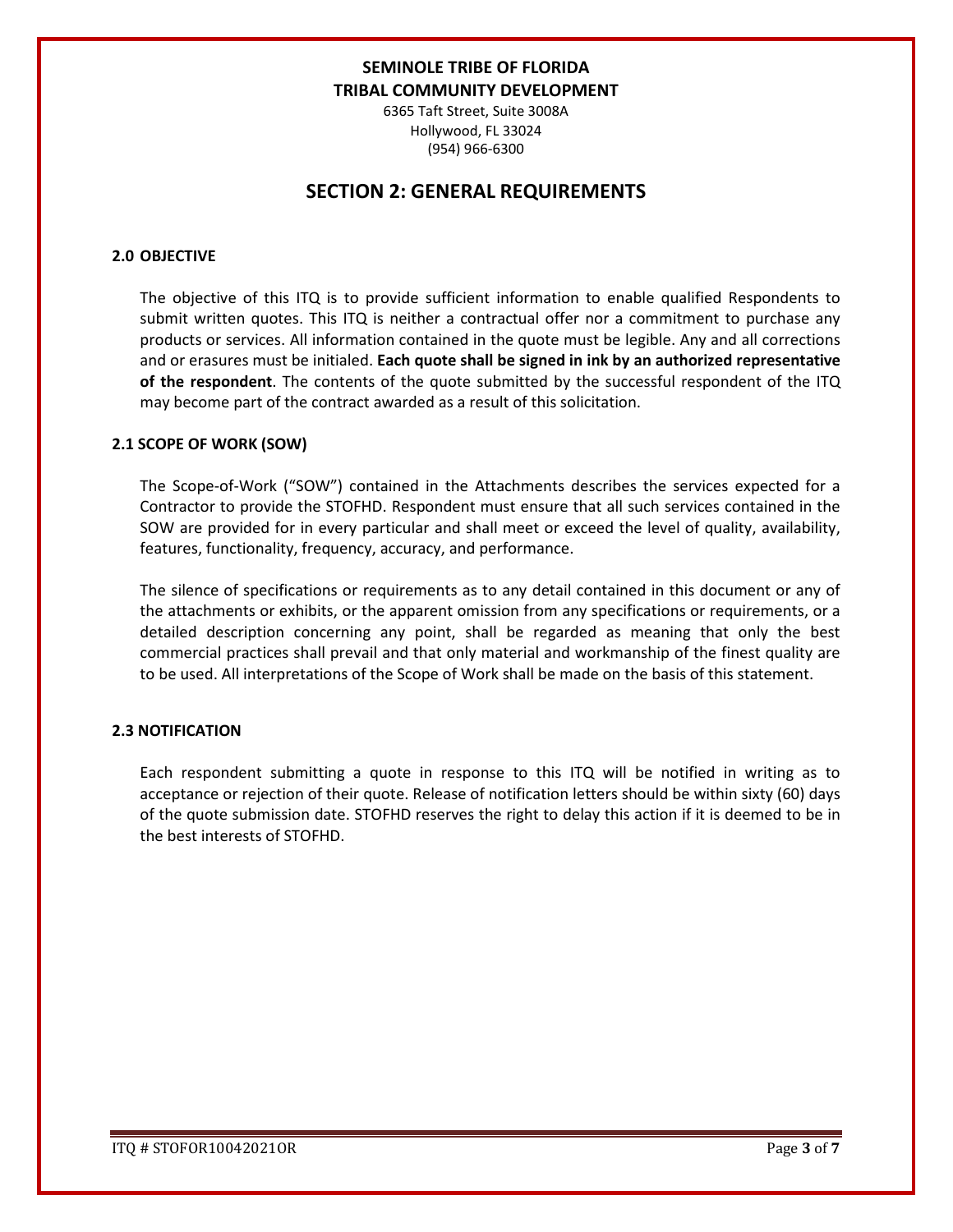6365 Taft Street, Suite 3008A Hollywood, FL 33024 (954) 966-6300

# **Housing Standardized Request for Repairs/Construction**

### **Bathroom:**

- All wood cabinets are required at all times, when like for like is stated if current cabinet is particle board, include in the bid the price to replace with all wood
- Dur-rock on walls in the shower or tub area
	- o All joints, corners and around windows must be sealed with red guard
	- o Extend the Dur-rock 2' on all sides beyond the shower or tub
- Shower floor mortar bed, no foam or any other products should be used
	- o Minimum 2-4% pre-slope
- Liner should be water tested for 24 hours
	- o Minimum 6 inches
- All floor tile should be slip/skid resistant
- Shower floor tile should be a maximum of 2x2 mesh
- Provide backing for all walls inside tub/shower area between 32" and 38"
- Faucets should be Kohler or Delta
- From shower diverter to shower head piping must be copper tubing and copper fittings o Secure the diverter and pipe fittings securely
- When tiling the walls extend 2 feet passed the shower or tub
- ADA bathroom the entire bathroom must be tile a minimum of 4 feet
- All toilets must be Kohler highline
- All exhaust must be vented through the roof or soffit
	- o The exhaust fan and light for the bathroom must be on the same switch
- All paint must be high gloss

### **Kitchen:**

- All wood cabinets are required at all times, when like for like is stated if current cabinet is particle board, include in the bid the price to replace with all wood.
- All sinks should be deep double drop in sinks
- Faucets should be Delta with a pull out spray hose
- Moisture resistant (purple) drywall
- Cabinet screws should be a minimum of  $2 \frac{1}{2}$  inches
	- o Efforts should be made to find a stud
- If drywall is removed from floor to ceiling, blocking must be provided for upper and lower cabinets

All microwave and kitchen hoods must be exhausted outside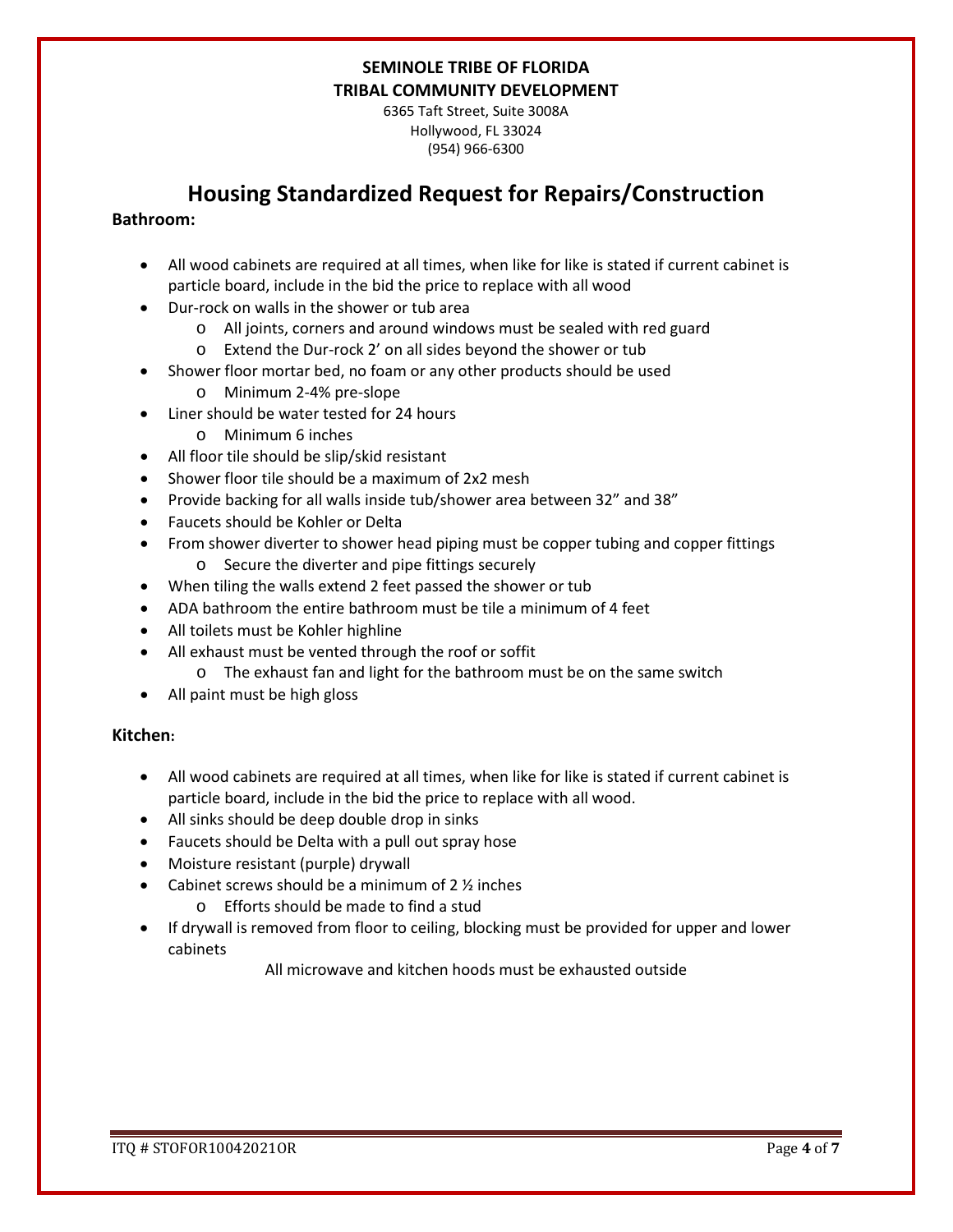6365 Taft Street, Suite 3008A Hollywood, FL 33024 (954) 966-6300

### **Mechanical/HVAC:**

- All AC units must be installed on a metal stand with a secondary pan and connect float switch
- A primary float switch must be installed and connected
- When replacing duct work all joints and seams must be taped and mastic
- All new HVAC units must be a minimum of 16 seer
- All flexible ducts must be a minimum of R8 R-value
- All disconnects should be the pull type non-fuse
- Rheem, Goodman, Night and Day units preferred
- Caulk around all AC vents
- Keyed lockout caps must be on all units

### **Water Heaters:**

- GE brand, replaced like for like gallon size
- Drain pan required
- TRV piped to the outside
- All water heaters should have a separate shut off switch
- New code required Energy conservation code chapter 4
- Heat traps are mandatory

### **General Notes:**

- Schedules must be submitted with all bids and updated any time there is a change
- Contractors are expected to work Monday-Friday, 8:00am-5:00pm unless otherwise specified by the project manager
- When installing new drywall in bedroom, living room etc., backing must be provided for TV's being mounted on the wall
- Place a chase and an outlet at the same area where backing is located
- Seal all recess lighting, caulk the lights to the ceiling
- Caulk around all exterior lights
- All exterior light fixtures must be LED
- Any penetration that are made through the wall to the exterior must be caulked or sealed
- Any new gutters must have leaf guard
- Any roof repairs/replacement must follow Miami-Dade standards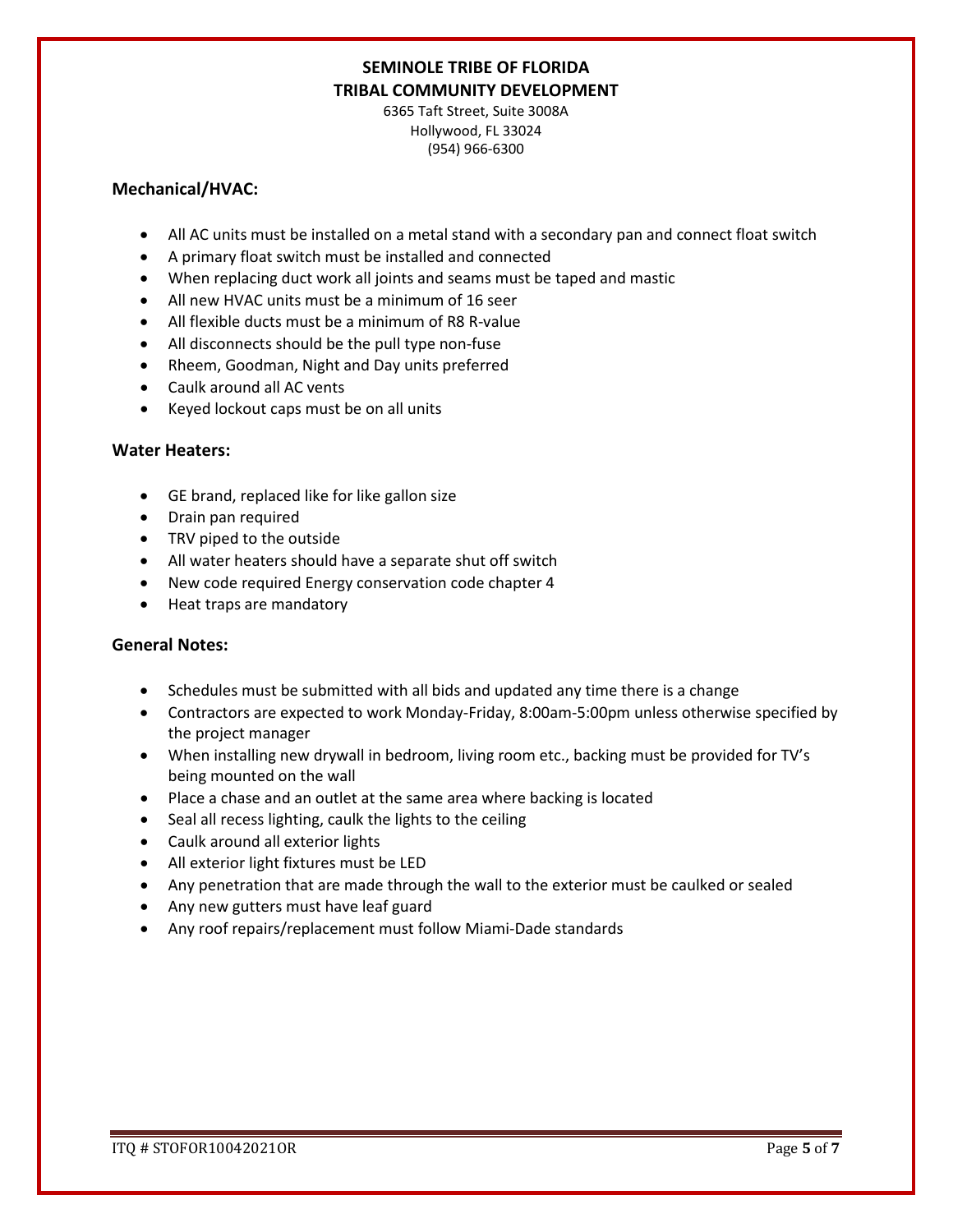6365 Taft Street, Suite 3008A Hollywood, FL 33024 (954) 966-6300

# **Scope of work Tub Replacement**

- Supply all labor and materials.
- All materials being installed shall be of equivalent make/model to the original material being removed. (Unless it has first been approved by the Housing Department)
- All work performed shall be as per code(s).
- **Schedule of Values and proposed Schedule shall be submitted with proposals.**
- Supply all drawings/prints and any other documentation needed by the Building Department.
- Clean up jobsite daily and before the final inspection of the completed job.
- Call the Building Department & Housing Department for all inspections, before and during the installation process. (Darryl Kinchen 954-279-4784)
- Contact Housing Department for final inspection, prior to leaving the jobsite.

## **General**

- Remove existing damaged cultured marble tub, including marble surround and dispose of debris.
- Provide & install new Kohler Drop in Bath Tub Model #K-1121-0 with new fixtures placed on drain side of deck.
- Modify water supplies & drains for this application tub filler fixture shall be like for like.
- Protect existing flooring and walls taking care while removing tub not to damage more than necessary.
- Framing of tub sidewall, deck and fixture wall shall be included in quote.
- Drywall size and texture will match existing walls. Drywall will be finished in a professional manner.
- Install dur-rock at tub sidewall, deck and above tub 2 feet beyond to receive wall tile.
- Insure all tile installed per manufactures specifications. Provide samples for selection by TM.
- Tile shall be installed 2 feet beyond top of new drop in tub. Insure all grout joints are aligned and level. All grout joints shall be filled uniformly without defects.
- Paint all walls at tub alcove and partition ends.
- Interior paint shall be Sherwin Williams Super Paint interior grade (or approved equal). All wall colors and sheen to match existing. If new colors are desired samples will be provided to TM for selection.
- Install (1) coat primer and (2) coats finish as a minimum. Based on color additional coats may be required to ensure no bleed through or holidays.